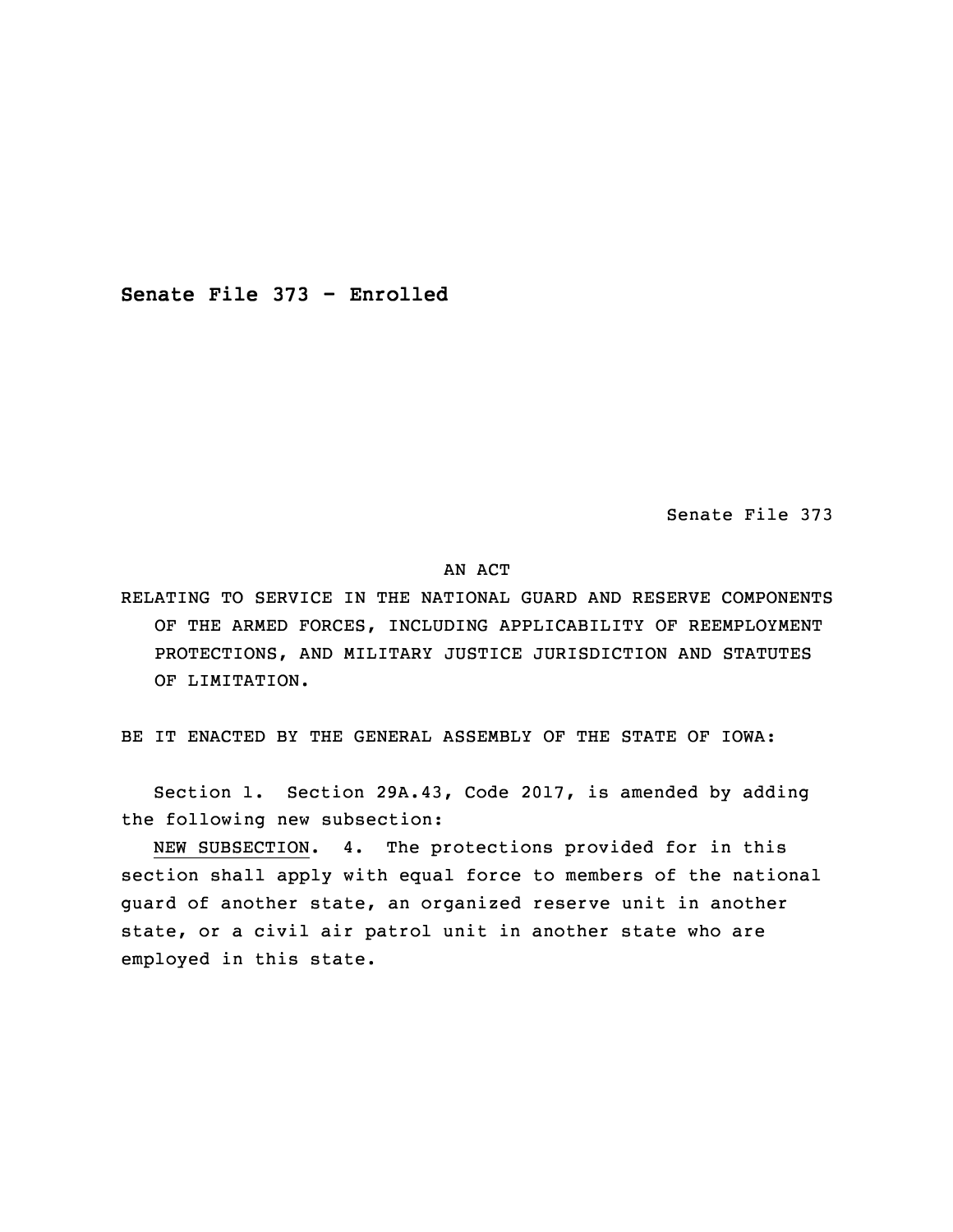Sec. 2. Section 29B.1, Code 2017, is amended to read as follows:

## 10 **29B.1 Persons subject to code.**

 1. This [chapter](https://www.legis.iowa.gov/docs/code/2017/29B.pdf) applies to all members of the state military forces performing national guard duty or state active duty, while not on federal active duty. In addition, this chapter applies to all members of the state military forces who commit an offense during travel to or from the member's duty location or during intervals between consecutive periods of duty on the same day or on consecutive days in which the victim of the offense is another member of the state military forces.

2. As used in this [chapter](https://www.legis.iowa.gov/docs/code/2017/29B.pdf), unless the context otherwise <sup>20</sup> requires, *"state military forces"* has the same meaning as in section 29A.6, and *"code"* means this [chapter](https://www.legis.iowa.gov/docs/code/2017/29B.pdf), which may be cited as the *"Iowa Code of Military Justice"*.

Sec. 3. Section 29B.2, Code 2017, is amended to read as follows:

25 **29B.2 Jurisdiction to try personnel.**

1. Each person discharged from the state military forces who is later charged with having fraudulently obtained a discharge is, subject to section [29B.44](https://www.legis.iowa.gov/docs/code/2017/29B.44.pdf), subject to trial by court-martial on that charge and is after apprehension subject to this code while in the custody of the military for that trial. Upon conviction of that charge the person is subject to trial by court-martial for all offenses under this code committed before the fraudulent discharge.

2. No person who has deserted from the state military forces may be relieved from amenability to the jurisdiction of this code by virtue of <sup>a</sup> separation from any later period of service.

3. A member of the state military forces person who is charged with having committed an offense against this code may be called or ordered to duty for the purpose of investigation under [section](https://www.legis.iowa.gov/docs/code/2017/29B.33.pdf) 29B.33, trial by court-martial, and or nonjudicial punishment under [section](https://www.legis.iowa.gov/docs/code/2017/29B.14.pdf) 29B.14. A member shall be called or ordered to duty within one hundred eighty days of the discovery of the charged offense, and in no event shall a member be called or ordered to duty after the expiration of three years from the termination of <sup>a</sup> period of duty.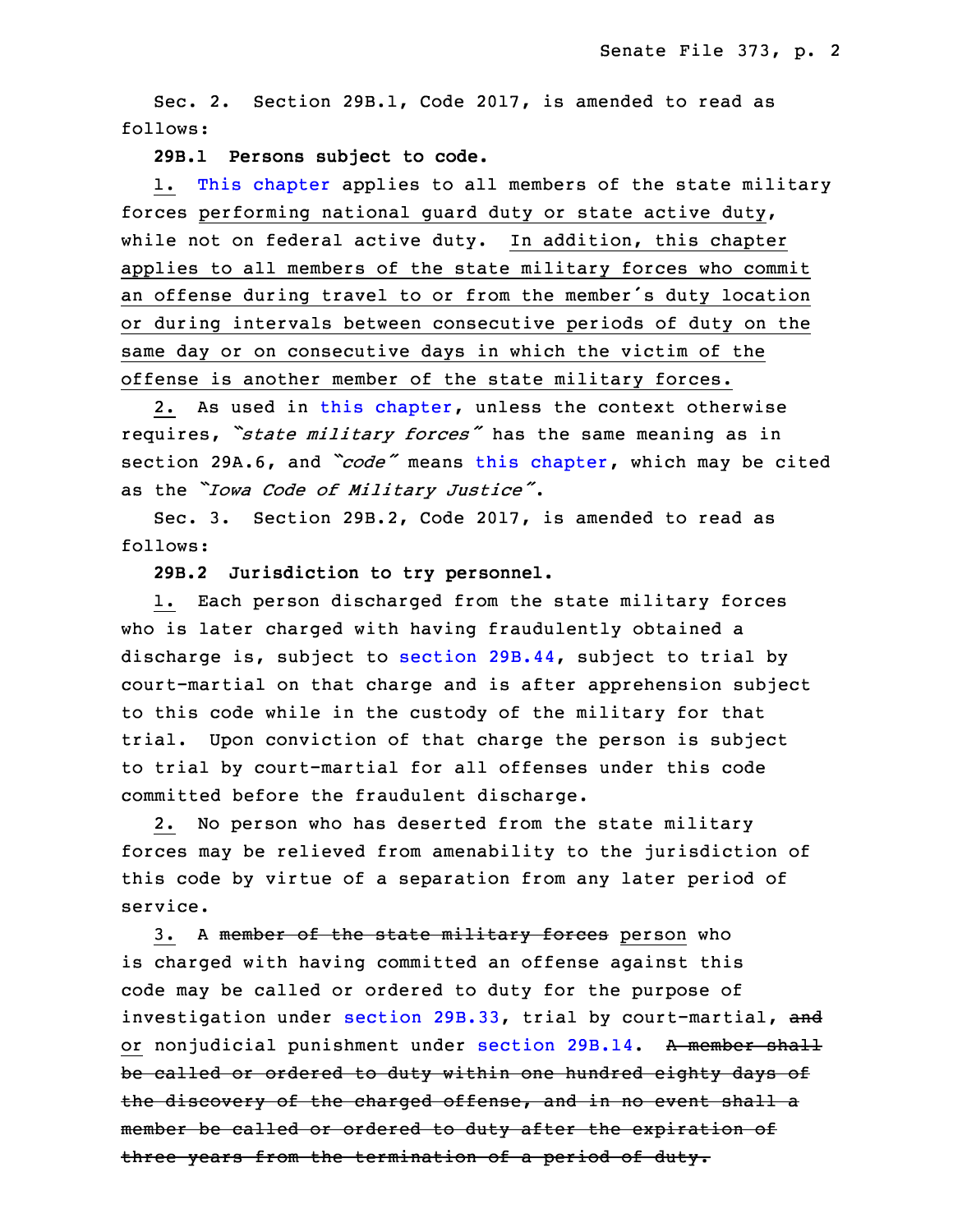4. <sup>A</sup> member of the state military forces who is subject to this code at the time of commission of an offense made punishable by this code is not relieved from amenability to the jurisdiction of this code by virtue of the termination of a period of duty.

Sec. 4. Section 29B.44, Code 2017, is amended to read as follows:

## 19 **29B.44 Statute of limitations.**

1. A person charged with desertion or absence without leave in time of war, or with aiding the enemy or with mutiny, may be tried and punished at any time without limitation.

2. Except as otherwise provided in this [section](https://www.legis.iowa.gov/docs/code/2017/29B.44.pdf), a person charged with desertion in time of peace or with the any other offense punishable under [section](https://www.legis.iowa.gov/docs/code/2017/29B.112.pdf) 29B.112 under this code is not liable to be tried by court-martial if the offense was committed more than three five years before the receipt of sworn charges and specifications by an officer exercising summary court-martial jurisdiction over the command.

3. Except as otherwise provided in this [section](https://www.legis.iowa.gov/docs/code/2017/29B.44.pdf), a person charged with any offense under this code is not liable to be tried by court-martial or punished under [section](https://www.legis.iowa.gov/docs/code/2017/29B.14.pdf) 29B.14 if the offense was committed more than two years before the receipt of sworn charges and specifications by an officer exercising summary court-martial jurisdiction over the command or before the imposition of punishment under [section](https://www.legis.iowa.gov/docs/code/2017/29B.14.pdf) 29B.14.

 4. Periods in which the accused was absent from territory in which the state has the authority to apprehend the accused, or in the custody of civil authorities, or in the hands of the enemy, shall be excluded in computing the period of limitation prescribed in this [section](https://www.legis.iowa.gov/docs/code/2017/29B.44.pdf).

5. If charges or specifications are dismissed as defective or insufficient for any cause and the period prescribed by the applicable statute of limitations has expired or will expire within one hundred eighty days after the date the charges or specifications are dismissed, trial by court-martial or punishment under section 29B.14 is not barred by the statute of limitations if the following conditions are met:

 *a.* The charges and specifications are received by an officer exercising summary court-martial jurisdiction or having the